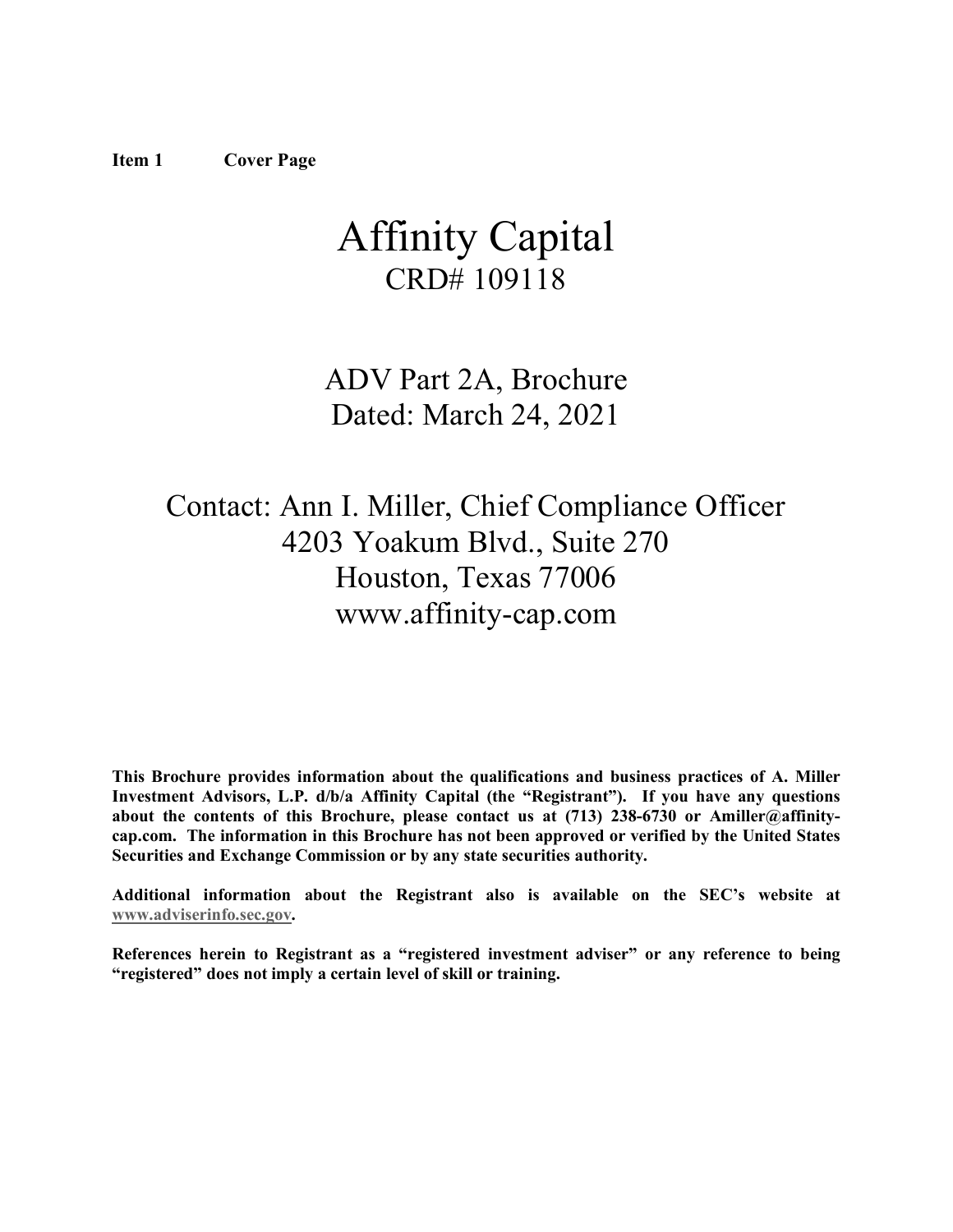### **Item 2 Material Changes**

There have been no material changes to this Brochure since the March 17, 2020 Annual Amendment filing.

**Registrant's Chief Compliance Officer, Ann I. Miller, remains available to address any questions that a client or prospective client may have regarding this change or any other aspect of this Brochure**.

### <span id="page-1-0"></span>**Item 3 Table of Contents**

| Item 1    |                                                                                          |  |
|-----------|------------------------------------------------------------------------------------------|--|
| Item 2    |                                                                                          |  |
| Item 3    |                                                                                          |  |
| Item 4    |                                                                                          |  |
| Item 5    |                                                                                          |  |
| Item 6    |                                                                                          |  |
| Item 7    |                                                                                          |  |
| Item 8    |                                                                                          |  |
| Item 9    |                                                                                          |  |
| Item $10$ |                                                                                          |  |
| Item 11   | Code of Ethics, Participation or Interest in Client Transactions and Personal Trading 10 |  |
| Item 12   |                                                                                          |  |
| Item $13$ |                                                                                          |  |
| Item 14   |                                                                                          |  |
| Item $15$ |                                                                                          |  |
| Item $16$ |                                                                                          |  |
| Item 17   |                                                                                          |  |
| Item 18   |                                                                                          |  |
| Item 19   |                                                                                          |  |
|           |                                                                                          |  |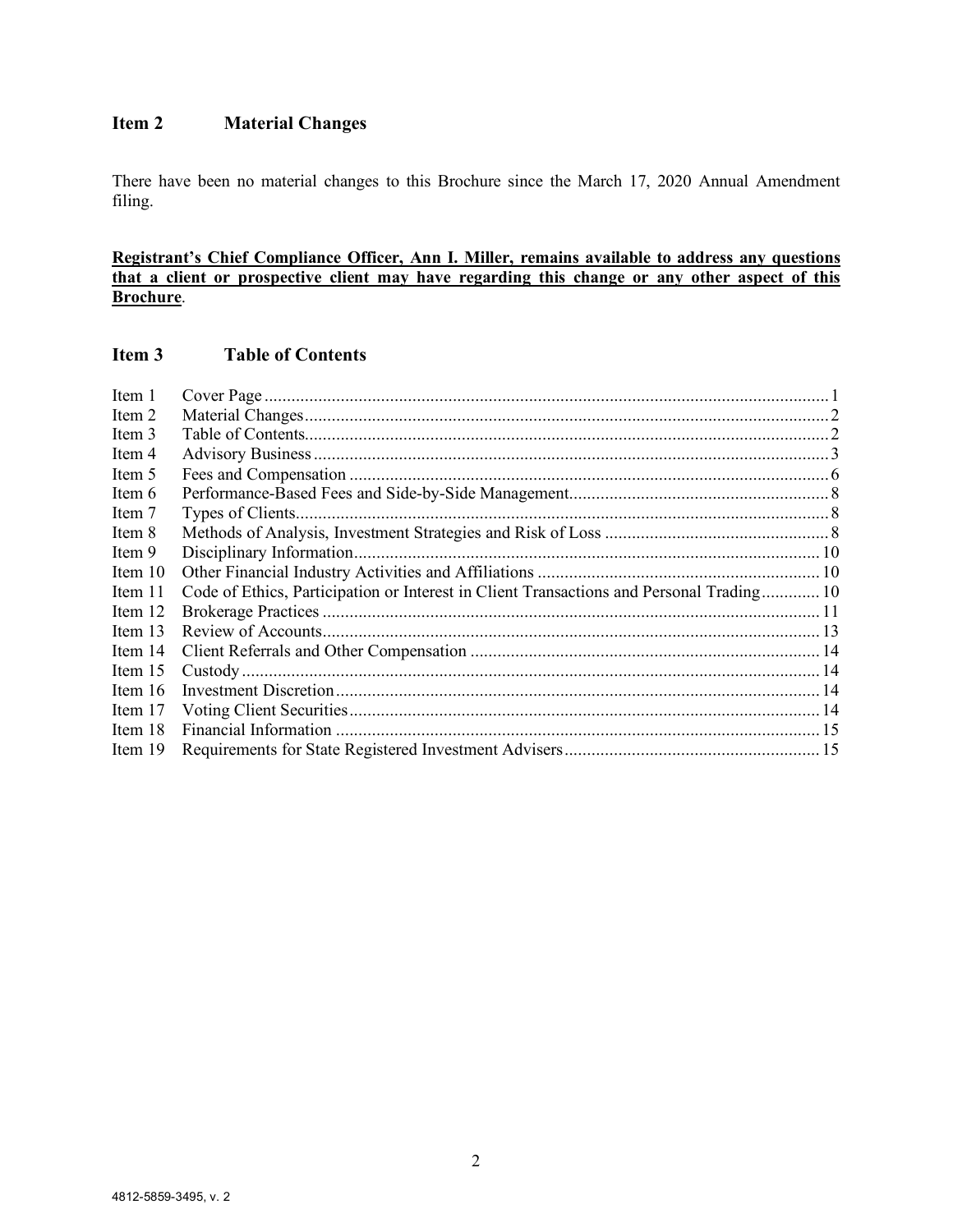#### <span id="page-2-0"></span>**Item 4 Advisory Business**

- A. The Registrant is a limited partnership formed on October 23, 1995 in the state of Texas. The Registrant became registered as an Investment Adviser Firm in May of 1998. The Registrant is principally owned by Ann I. Miller. Ann I. Miller is the Registrant's President. The Registrant does business under the name Affinity Capital.
- B. As discussed below, the Registrant offers investment advisory services, financial planning and consulting services, and retirement plan consulting services.

#### **INVESTMENT ADVISORY SERVICES**

The client can determine to engage the Registrant to provide discretionary and/or nondiscretionary investment advisory services on a fee basis.

The client can engage the Registrant to provide discretionary and/or non-discretionary investment advisory services. Before engaging the Registrant to provide investment advisory services, clients are required to enter into an Investment Advisory Agreement with Registrant setting forth the terms and conditions of the engagement.

Before Registrant provides investment advisory services, an investment adviser representative will determine each client's investment objectives. Thereafter, the Registrant will invest or recommend that the client invest their assets consistent with their investment objectives. Once allocated, the Registrant provides periodic monitoring and review of account performance and asset allocation as compared to the client's investment objectives and will make trades or recommend to the client to make trades based on those reviews.

#### **RETIREMENT PLAN CONSULTING SERVICES**

The Registrant also provides non-discretionary pension consulting services, pursuant to which it assists sponsors of self-directed retirement plans with the selection and/or monitoring of investment alternatives (generally open-end mutual funds) from which plan participants shall choose in self-directing the investments for their individual plan retirement accounts. In addition, to the extent requested by the plan sponsor, the Registrant shall also provide participant education designed to assist participants in identifying the appropriate investment strategy for their retirement plan accounts. The terms and conditions of the engagement shall generally be set forth in a Retirement Plan Consulting Agreement between the Registrant and the plan sponsor.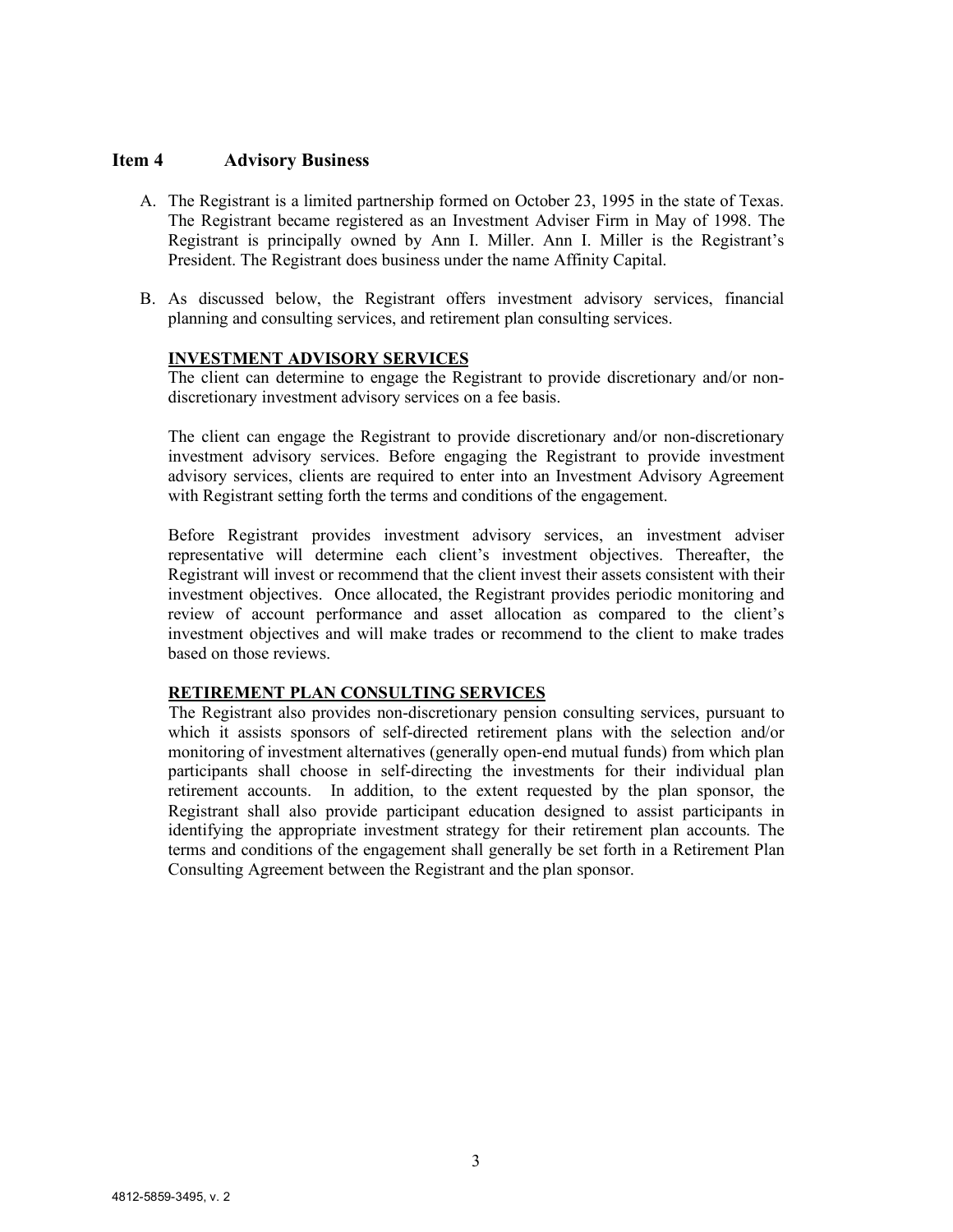#### **FINANCIAL PLANNING AND CONSULTING SERVICES (STAND-ALONE)**

To the extent requested by a client, Registrant may also provide financial planning and/or consulting services (including investment and non-investment related matters, including estate planning, tax planning, insurance planning, etc.) on a stand-alone separate fee basis. Before engaging Registrant to provide stand-alone financial planning or consulting services, clients are required to enter into a Financial Planning and Consulting Agreement with Registrant setting forth the terms and conditions of the engagement (including termination), describing the scope of the services to be provided, and the portion of the fee that is due from the client before Registrant commences services. If requested by the client, Registrant may recommend the services of other professionals for implementation purposes. The client is under no obligation to engage the services of any such recommended professional. The client retains absolute discretion over all such implementation decisions and is free to accept or reject any recommendation from Registrant.

#### **MISCELLANEOUS**

**Limitations of Financial Planning and Non-Investment Consulting/Implementation Services**. To the extent requested by a client, Registrant may provide financial planning and related consulting services regarding non-investment related matters, such as estate planning, tax planning, insurance, etc. The Registrant does not serve as a law firm, accounting firm, or insurance agency, and no portion of Registrant's services should be construed as legal, accounting, or insurance implementation services. Accordingly, Registrant does not prepare estate planning documents, tax returns or sell insurance products. To the extent requested by a client, the Registrant may recommend the services of other professionals for certain non-investment implementation purposes (i.e. attorneys, accountants, insurance agents, etc.), including Richard A. Miller in his separate individual capacity as a licensed insurance agent as discussed in Item 10.C. below. The client is under no obligation to engage the services of any such recommended professional. The client retains absolute discretion over all such implementation decisions and is free to accept or reject any recommendation from the Registrant or its representatives. If the client engages any such recommended professional, and a dispute arises thereafter relative to such engagement, the client agrees to seek recourse exclusively from and against the engaged professional.The recommendation by Registrant's representative that a client purchase an insurance commission product through Mr. Miller in his separate and individual capacity as an insurance agent presents a conflict of interest, as the receipt of commissions may provide an incentive to recommend insurance products based on commissions to be received, rather than on a particular client's need. No client is under any obligation to purchase any insurance commission products through Mr. Miller. Clients are reminded that they may purchase insurance products recommended by Registrant or its representatives through other, nonaffiliated insurance agents.

**Non-Discretionary Service Limitations**. Clients that determine to engage the Registrant on a non-discretionary investment advisory basis must be willing to accept that the Registrant cannot effect any account transactions without obtaining the client's consent. For instance, although the firm does not recommend market timing as an investment strategy, in the event of a market correction event where the firm cannot reach the client, a client may suffer investment losses or miss potential investment gains.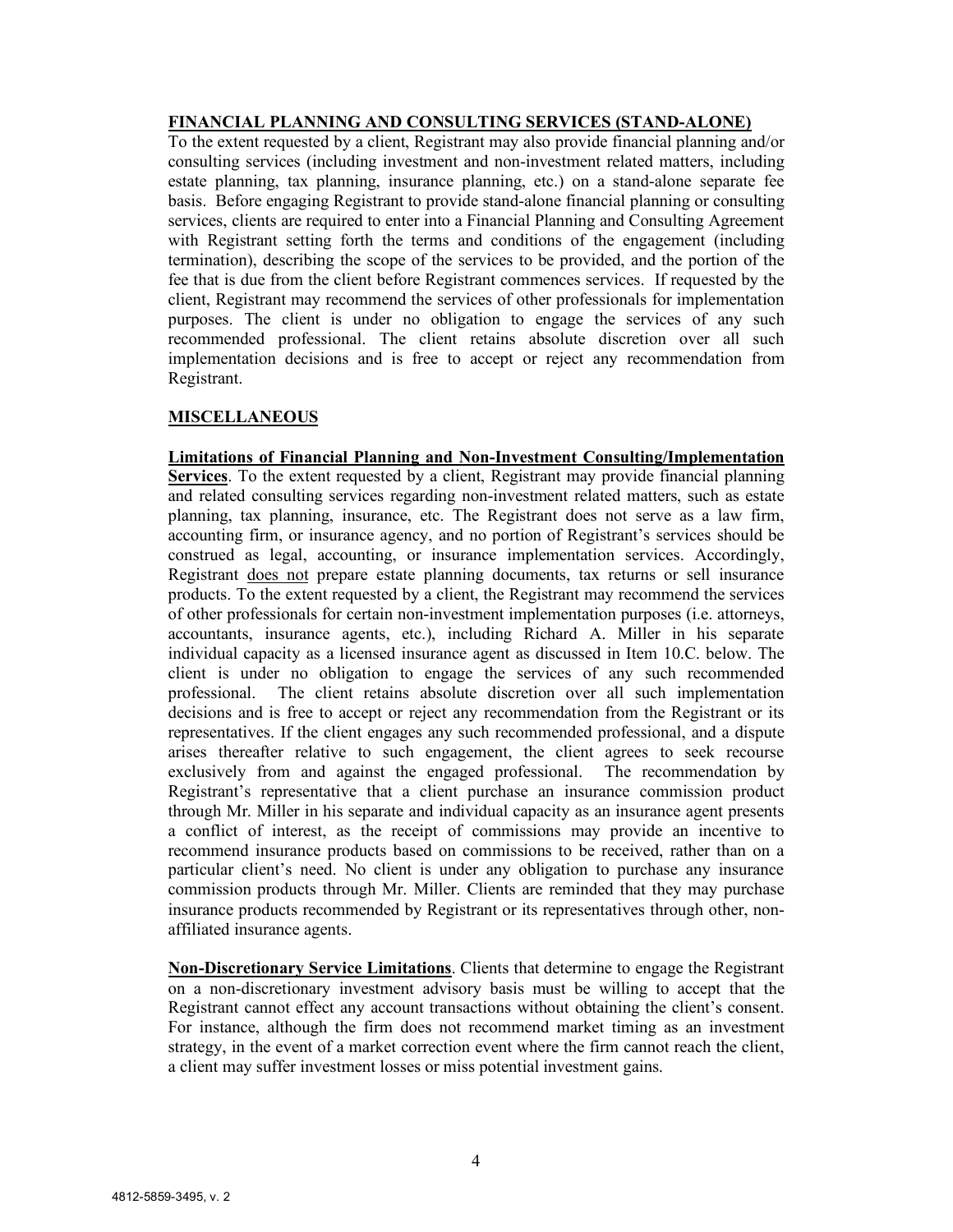**Client Obligations**. Registrant will not be required to verify any information received from the client or from the client's other professionals and is expressly authorized to rely on the information in its possession. Clients are responsible for promptly notifying the Registrant if there is ever any change in their financial situation or investment objectives so that the Registrant can review, and if necessary, revise its previous recommendations or services.

**Portfolio Activity**. The Registrant reviews accounts periodically and as necessary to determine if any changes are necessary based upon various factors, which may include, but are not limited to: investment performance, fund manager tenure, style drift, account additions/withdrawals, and changes in the client's investment objectives. The Registrant may determine that changes to a client's portfolio are unnecessary. Clients are still subject to the fees described in Item 5 below, even during periods of account inactivity.

**Cash Positions.** At any time and for a substantial length of time, the Registrant may hold a significant portion of a client's assets in cash or cash equivalents. Investments in these assets may cause a client to miss upswings in the markets. Unless the Registrant expressly agrees otherwise in writing, account assets consisting of cash and cash equivalents are included in the value of an account's assets for purposes of calculating its advisory fee. A client can advise the Registrant not to maintain (or to limit the amount of) cash and cash equivalents in the client's account.

**Retirement Plan Rollovers – No Obligation / Conflict of Interest**. A client or prospective client leaving an employer typically has four options regarding an existing retirement plan (and may engage in a combination of these options): (i) leave the money in the former employer's plan, if permitted, (ii) roll over the assets to the new employer's plan, if one is available and rollovers are permitted, (iii) roll over to an Individual Retirement Account ("IRA"), or (iv) cash out the account value (which could, depending upon the client's age, result in adverse tax consequences). If the Registrant recommends that a client roll over their retirement plan assets into an account to be managed by the Registrant, such a recommendation creates a conflict of interest if the Registrant will earn a new (or increase its current) advisory fee as a result of the rollover. To the extent that Registrant recommends that clients roll over assets from their retirement plan to an IRA managed by Registrant, then Registrant represents that it and its investment adviser representatives are fiduciaries under the Employee Retirement Income Security Act of 1974 ("ERISA"), or the Internal Revenue Code, or both. No client is under any obligation to roll over retirement plan assets to an account managed by Registrant. The Registrant's Chief Compliance Officer, Ann I. Miller, remains available to address any questions that a client or prospective client may have regarding the conflict of interest presented by such a rollover recommendation.

**MoneyGuidePro Platform**. Registrant may provide its clients with access to an online platform hosted by "MoneyGuidePro" ("MoneyGuide"). The MoneyGuide platform allows a client to view their complete asset allocation, including those assets that Registrant does not manage (the "Excluded Assets"). Registrant does not provide investment management, monitoring, or implementation services for the Excluded Assets. Therefore, Registrant shall not be responsible for the investment performance of the Excluded Assets. Rather, the client and/or their advisor(s) that maintain management authority for the Excluded Assets, and not Registrant, shall be exclusively responsible for such investment performance. The client may choose to engage Registrant to manage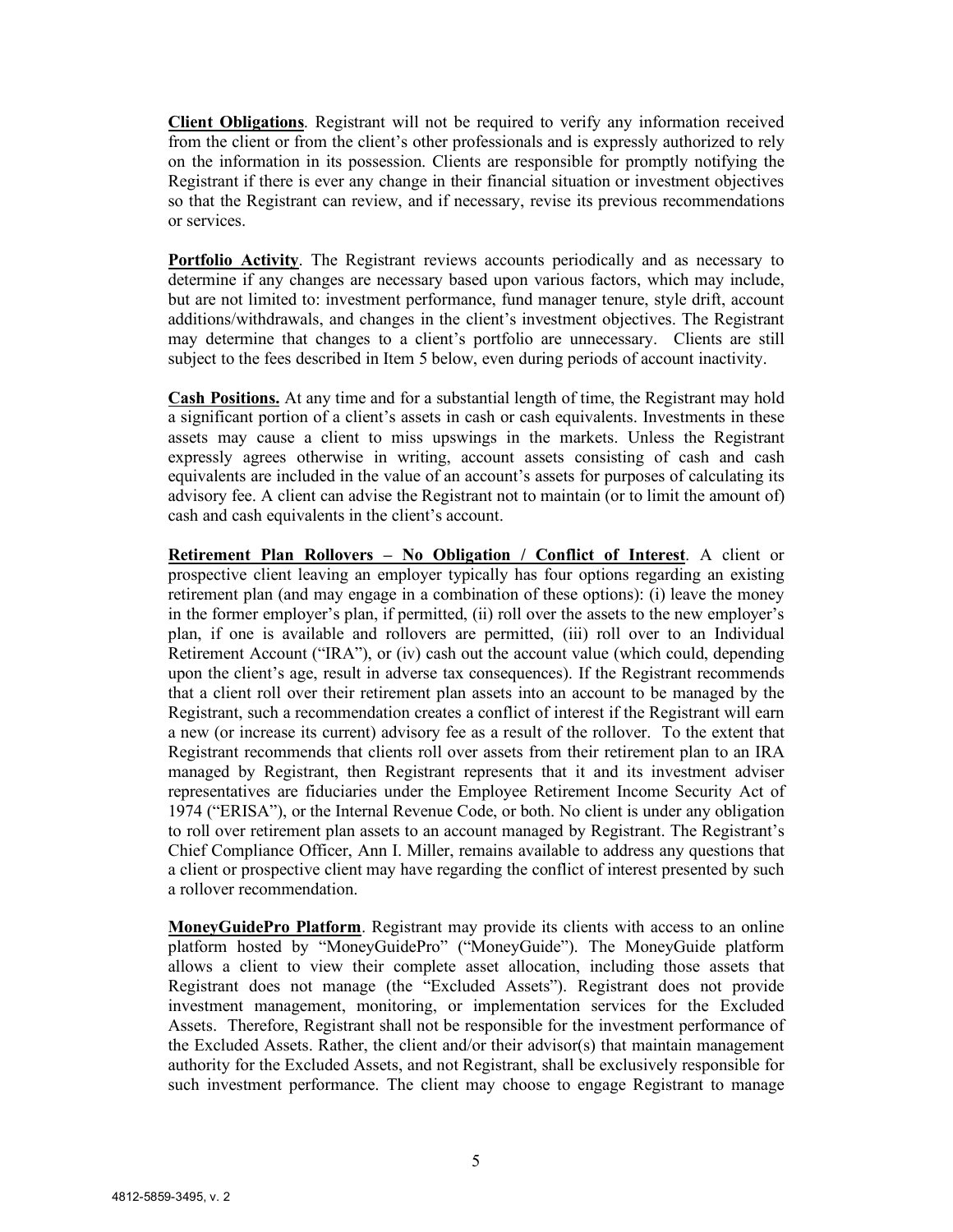some or all of the Excluded Assets pursuant to the terms and conditions of an Investment Advisory Agreement between Registrant and the client.

The MoneyGuide platform may also provide access to other types of information and functions, including financial planning concepts and applications, which should not, in any manner whatsoever, be construed as services, advice, or recommendations provided by Registrant. Registrant shall not be held responsible for any adverse results a client may experience if the client engages in financial planning or other functions available on the MoneyGuide platform without Registrant's assistance or oversight.

- C. The Registrant shall provide investment advisory services specific to the needs of each client. Prior to providing investment advisory services, an investment adviser representative will ascertain each client's investment objective(s). Thereafter, the Registrant shall allocate and/or recommend that the client allocate investment assets consistent with the designated investment objective(s). The client may, at any time, impose reasonable restrictions, in writing, on the Registrant's services.
- D. Registrant does not offer a wrap fee program for its investment advisory services.
- E. As of December 31, 2020, the Registrant had \$81,628,003 in assets under management on a discretionary basis.

#### <span id="page-5-0"></span>**Item 5 Fees and Compensation**

A. The client can determine to engage the Registrant to provide discretionary and/or nondiscretionary investment advisory services on a fee basis.

#### **INVESTMENT ADVISORY SERVICES**

If a client determines to engage the Registrant to provide discretionary and/or nondiscretionary investment advisory services, the Registrant's negotiable annual investment advisory fee is based on a percentage of the market value placed under the Registrant's management as follows:

| Market Value of Portfolio    | % of Assets |
|------------------------------|-------------|
| First \$250,000              | $1.50\%$    |
| Next \$250,000               | $1.25\%$    |
| Next \$2,500,000             | $1.00\%$    |
| Assets exceeding \$3,000,000 | $0.95\%$    |

From time to time, the Registrant may also agree to provide its services to clients on a fixed, quarterly retainer basis. In doing so, the Registrant determines its fixed fee based on the complexity of the client relationship and may consider the value of the client's assets that will be directly managed by the Registrant and those held in employer sponsored retirement plan accounts where the Registrant is not authorized to execute trades. The quarterly fee will typically range from \$1,000-\$3,000 but may be more or less depending on the arrangement reached between the Registrant and the client.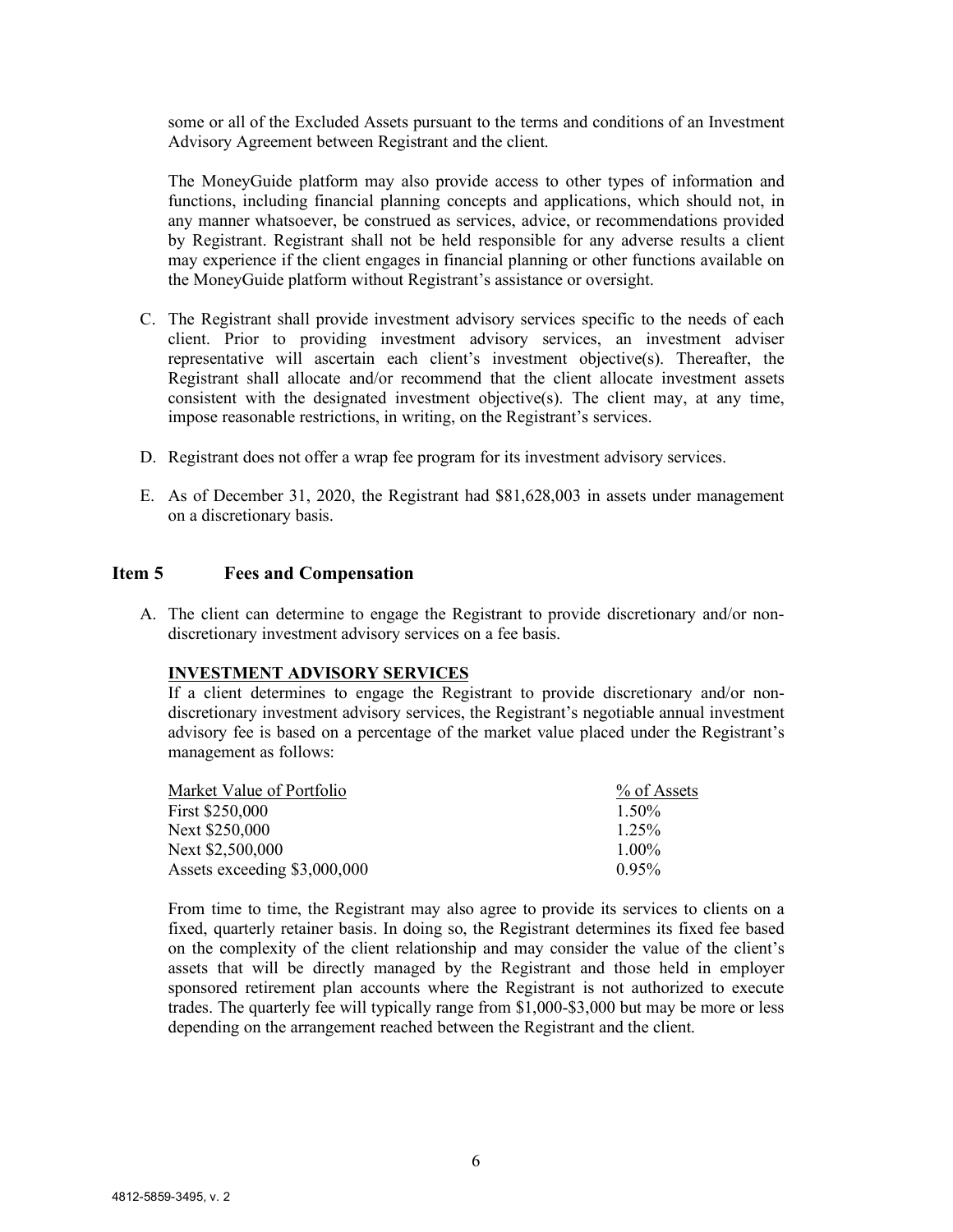#### **RETIREMENT PLAN CONSULTING SERVICES**

If a client determines to engage the Registrant to provide non-discretionary pension consulting services the client must execute a Retirement Planning Consulting Agreement. The Registrant's annual retirement planning consulting fee is based on a percentage of the market value of the retirement plan's assets, the services the client has engaged the Registrant to provide and the investment objectives of the retirement plan. Due to the nature of this service, various subjective and objective factors are taken into consideration when negotiating the Registrant's annual retirement planning consulting fee, but the fee shall generally not exceed 1.50% of the retirement plan's assets.

#### **FINANCIAL PLANNING AND CONSULTING SERVICES (STAND-ALONE)**

Registrant may determine to provide financial planning and/or consulting services (including investment and non-investment related matters, including estate planning, insurance planning, etc.) on a stand-alone fee basis. Registrant' negotiable financial planning and consulting fees generally range between \$2,500 and \$7,500 on a fixed-fee basis subject to the terms and conditions of the Financial Planning and Consulting Agreement, depending upon the level and scope of the service(s) required and the professional(s) rendering the service(s).

- B. Clients may elect to have the Registrant's advisory fees deducted from their custodial account. Both Registrant's Investment Advisory Agreement and the custodial/ clearing agreement may authorize the custodian to debit the account for the amount of the Registrant's investment advisory fee and to directly remit that management fee to the Registrant in compliance with regulatory procedures. In the limited event that the Registrant bills the client directly, payment is due upon receipt of the Registrant's invoice. The Registrant shall deduct fees and/or bill clients quarterly in advance, based upon the market value of the assets on the last business day of the previous quarter.
- C. As discussed below, unless the client directs otherwise or an individual client's circumstances require, the Registrant shall generally recommend that Charles Schwab and Co., Inc. ("Schwab"), serve as the custodian/broker-dealer for client investment management assets. Broker-dealers such as Schwab charge brokerage commissions and/or transaction fees for effecting certain securities transactions (i.e. transaction fees are charged for certain no-load mutual funds, commissions are charged for individual equity and fixed income securities transactions). In addition to Registrant's investment advisory fee, brokerage commissions and/or transaction fees, clients will also incur, relative to all mutual fund and exchange traded fund purchases, charges imposed at the fund level (e.g. management fees and other fund expenses). Relative to its discretionary investment management services, when beneficial to the client, individual fixed income transactions may be effected through broker-dealers other than the account custodian, in which event, the client generally will incur both the fee (commission, mark-up/markdown) charged by the executing broker-dealer and a separate "tradeaway" and/or prime broker fee charged by the account custodian (generally, Schwab). The fees charged by the applicable broker-dealer/custodian, and the charges imposed at the fund level, are in addition to Registrant's investment advisory fees referenced in this Item 5.
- D. Registrant's annual investment advisory fee and retirement planning consulting fee shall be prorated and paid quarterly, in advance, based upon the market value of the assets on the last business day of the previous quarter. The applicable form of agreement between the Registrant and the client will continue in effect until terminated by either party by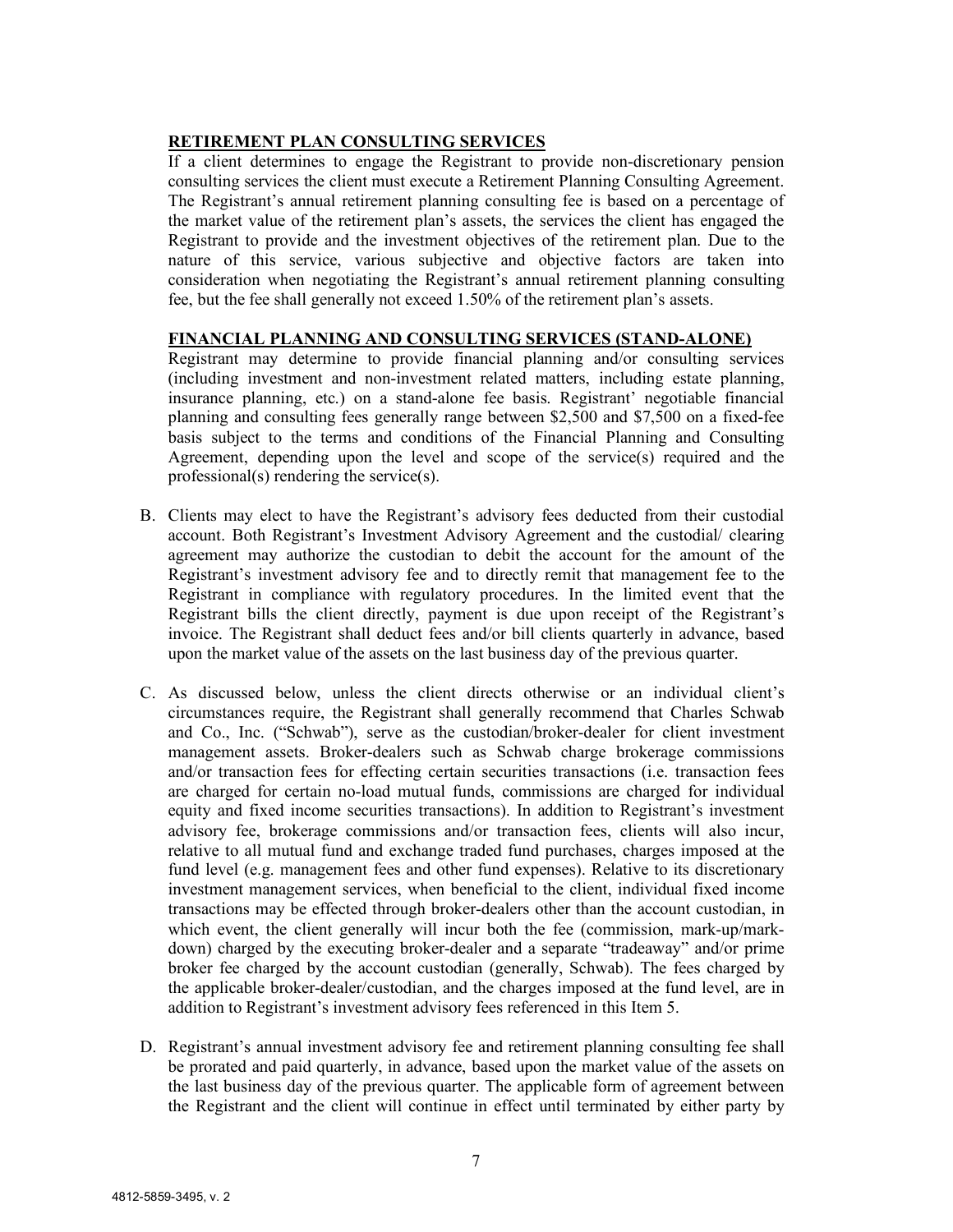written notice in accordance with the terms of the agreement. Upon termination, the Registrant shall refund the pro-rated portion of any advanced advisory fee paid based upon the number of days remaining in the billing quarter, or will refund any unearned but prepaid compensation based upon the amount of work performed.

E. Neither the Registrant, nor its representatives accept compensation from the sale of securities or other investment products.

#### **Item 6 Performance-Based Fees and Side-by-Side Management**

<span id="page-7-1"></span><span id="page-7-0"></span>Neither the Registrant nor any supervised person of the Registrant accepts performancebased fees.

#### **Item 7 Types of Clients**

The Registrant's clients generally include individuals, high net worth individuals, pension and profit sharing plans, trusts, estates and charitable organizations. The Registrant generally seeks to provide investment advisory services to clients having a minimum asset level of \$250,000 designated for Registrant's management, but may make exceptions for clients who agree to an annual retainer. The Registrant, in its sole discretion, may reduce its investment advisory fee and/or reduce or waive its minimum asset preference based upon certain criteria (i.e. anticipated future earning capacity, anticipated future additional assets, dollar amount of assets to be managed, related accounts, account composition, negotiations with client, etc.).

#### <span id="page-7-2"></span>**Item 8 Methods of Analysis, Investment Strategies and Risk of Loss**

A. The Registrant may utilize the following methods of security analysis:

- Charting (analysis performed using patterns to identify current trends and trend reversals to forecast the direction of prices)
- Fundamental (analysis performed on historical and present data, with the goal of making financial forecasts)
- Technical (analysis performed on historical and present data, focusing on price and trade volume, to forecast the direction of prices)
- Cyclical (sector rotation and analysis performed on historical relationships between price and market trends, to forecast the direction of prices)

The Registrant may utilize the following investment strategies when implementing investment advice given to clients:

- Long Term Purchases (securities held at least a year)
- Short Term Purchases (securities sold within a year)

**Investment Risk**. Investing in securities involves risk of loss that clients should be prepared to bear, including the loss of principal investment. Past performance may not be indicative of future results. Different types of investments involve varying degrees of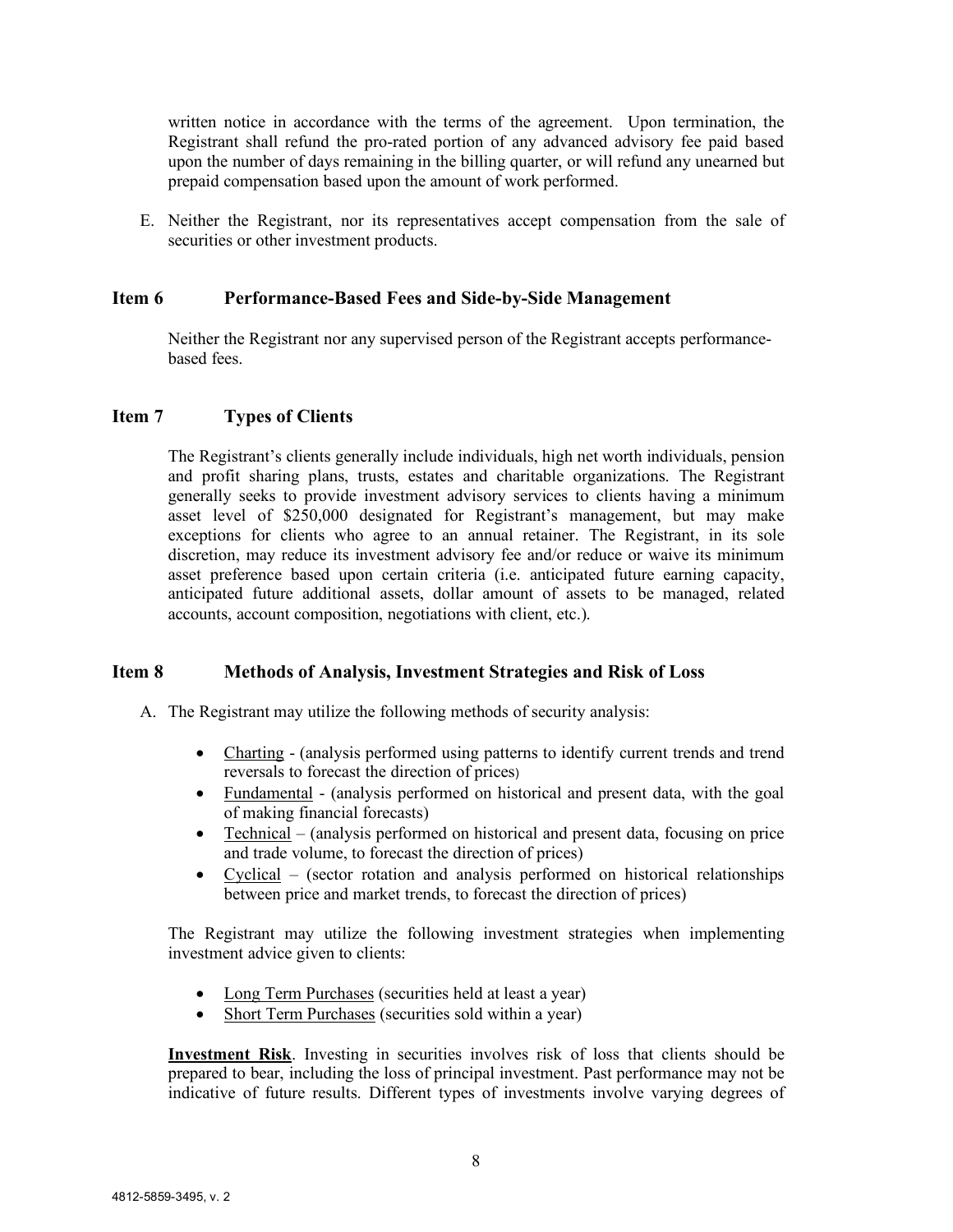risk, and it should not be assumed that future performance of any specific investment or investment strategy (including the investments and/or investment strategies recommended or undertaken by Registrant) will be profitable or equal any specific performance level(s). Investment strategies such as asset allocation, diversification, or rebalancing do not assure or guarantee better performance and cannot eliminate the risk of investment losses. There is no guarantee that a portfolio employing these or any other strategy will outperform a portfolio that does not engage in such strategies. While asset values may increase and client account values could benefit as a result, it is also possible that asset values may decrease and client account values could suffer a loss.

B. The Registrant's methods of analysis and investment strategies do not present any significant or unusual risks. However, every method of analysis has its own inherent risks. To perform an accurate market analysis the Registrant must have access to current/new market information. The Registrant has no control over the dissemination rate of market information; therefore, unbeknownst to the Registrant, certain analyses may be compiled with outdated market information, severely limiting the value of the Registrant's analysis. Furthermore, an accurate market analysis can only produce a forecast of the direction of market values. There can be no assurances that a forecasted change in market value will materialize into actionable and/or profitable investment opportunities.

The Registrant's primary investment strategies - Long Term Purchases and Short Term Purchases - are fundamental investment strategies. However, every investment strategy has its own inherent risks and limitations. For example, longer term investment strategies require a longer investment time period to allow for the strategy to potentially develop. Shorter term investment strategies require a shorter investment time period to potentially develop but, as a result of more frequent trading, may incur higher transactional costs when compared to a longer term investment strategy.

C. Currently, the Registrant primarily allocates client investment assets among various individual equity (stocks), debt (individual bonds and bond funds), exchange traded funds, exchange traded notes, mutual funds, and REITs (see Item 4.B. above) on a discretionary and non-discretionary basis in accordance with the client's designated investment objective(s).

**Use of REITs**. Registrant may allocate or recommend the allocation of client investment assets to publically-traded Real Estate Investment Trusts ("REITs"), which are subject to risks generally associated with investing in real estate, such as: possible declines in the value of real estate; adverse general and local economic conditions; possible lack of availability of mortgage funds; changes in interest rates; and environmental problems. In addition, REITs are subject to certain other risks related specifically to their structure and focus such as: dependency upon management skills; limited diversification; the risks of locating and managing financing for projects; heavy cash flow dependency; possible default by borrowers; the costs and potential losses of self-liquidation of one or more holdings; the possibility of failing to maintain exemptions from securities registration; and, in many cases, relatively small market capitalization, which may result in less market liquidity and greater price volatility.

**Use of Mutual Funds and Exchange Traded Funds**. While the Registrant may recommend allocating investment assets to mutual funds and exchange traded funds ("ETFs") that are not available directly to the public, the Registrant may also recommend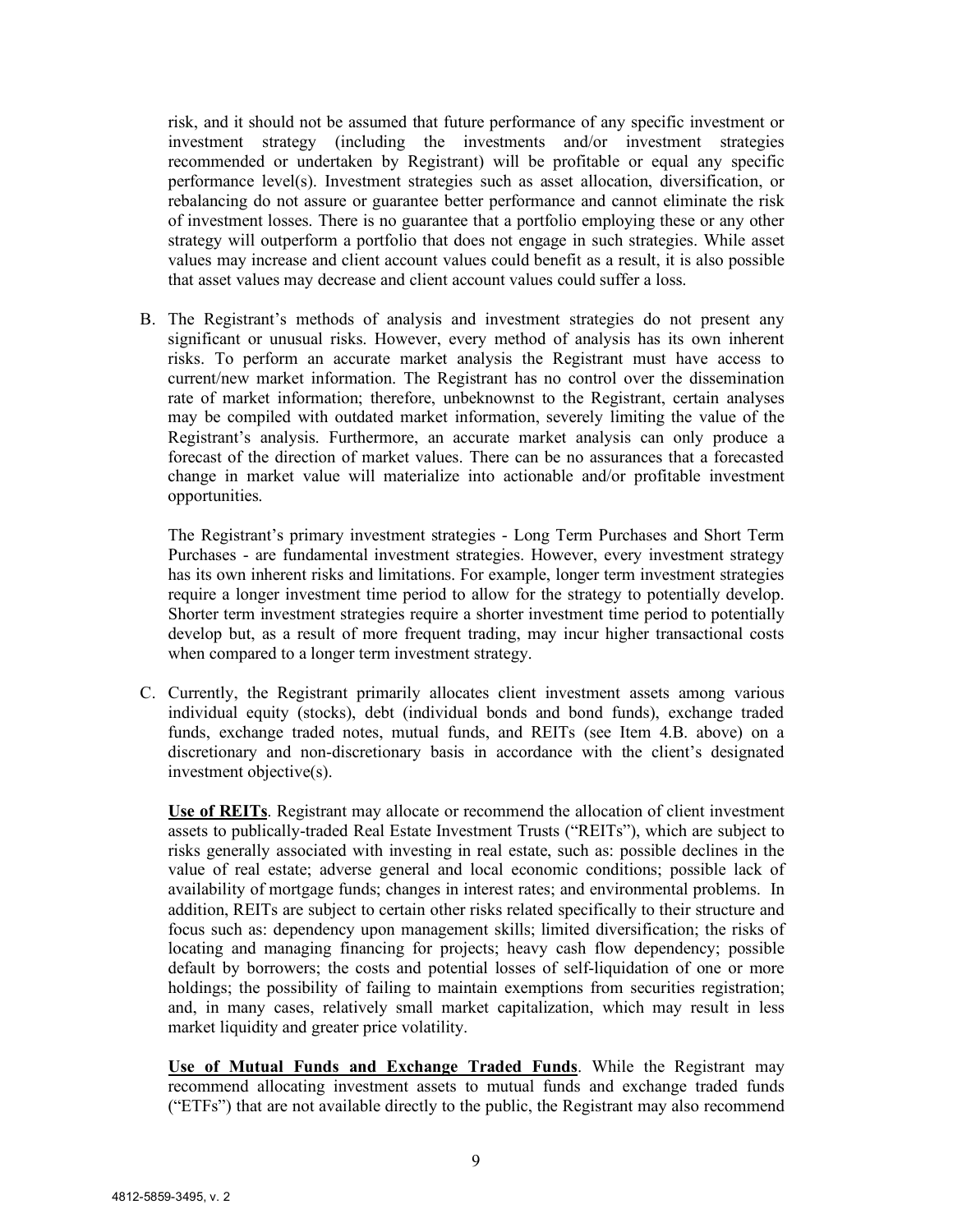that clients allocate investment assets to publically-available mutual funds and ETFs that the client could obtain without engaging Registrant as an investment adviser. However, if a client or prospective client determines to allocate investment assets to publicallyavailable mutual funds and ETFs without engaging Registrant as an investment adviser, the client or prospective client would not receive the benefit of Registrant's initial and ongoing investment advisory services.

#### <span id="page-9-0"></span>**Item 9 Disciplinary Information**

The Registrant has not been the subject of any disciplinary actions.

#### <span id="page-9-1"></span>**Item 10 Other Financial Industry Activities and Affiliations**

- A. Neither the Registrant, nor its representatives, are registered or have an application pending to register, as a broker-dealer or a registered representative of a broker-dealer.
- B. Neither the Registrant, nor its representatives, are registered or have an application pending to register, as a futures commission merchant, commodity pool operator, a commodity trading advisor, or a representative of the foregoing.
- C. **Licensed Insurance Agent**. One of Registrant's Investment Adviser Representatives, Richard A. Miller, is a licensed insurance agent in a separate and individually licensed capacity. Mr. Miller may recommend the purchase of certain insurance-related products on a commission basis, and Registrant's clients may engage him to purchase such products on a commission basis.

The recommendation by Mr. Miller that a client purchase an insurance commission product presents a conflict of interest, as the receipt of commissions may provide an incentive to recommend insurance products based on commissions to be received, rather than on a particular client's need. No client is under any obligation to purchase any insurance commission products from Mr. Miller. Clients are reminded that they may purchase insurance products recommended by Mr. Miller through other, non-affiliated insurance agents. The Registrant's Chief Compliance Officer, Ann I. Miller, remains available to address any questions that a client or prospective client may have regarding the above conflict of interest.

The Registrant has no other relationship or arrangement with a related person that is material to its advisory business.

D. The Registrant does not receive, directly or indirectly, compensation from investment advisors that it recommends or selects for its clients.

#### <span id="page-9-2"></span>**Item 11 Code of Ethics, Participation or Interest in Client Transactions and Personal Trading**

A. The Registrant maintains an investment policy relative to personal securities transactions. This investment policy is part of Registrant's overall Code of Ethics, which serves to establish a standard of business conduct for all of Registrant's Representatives that is based upon fundamental principles of openness, integrity, honesty and trust, a copy of which is available upon request.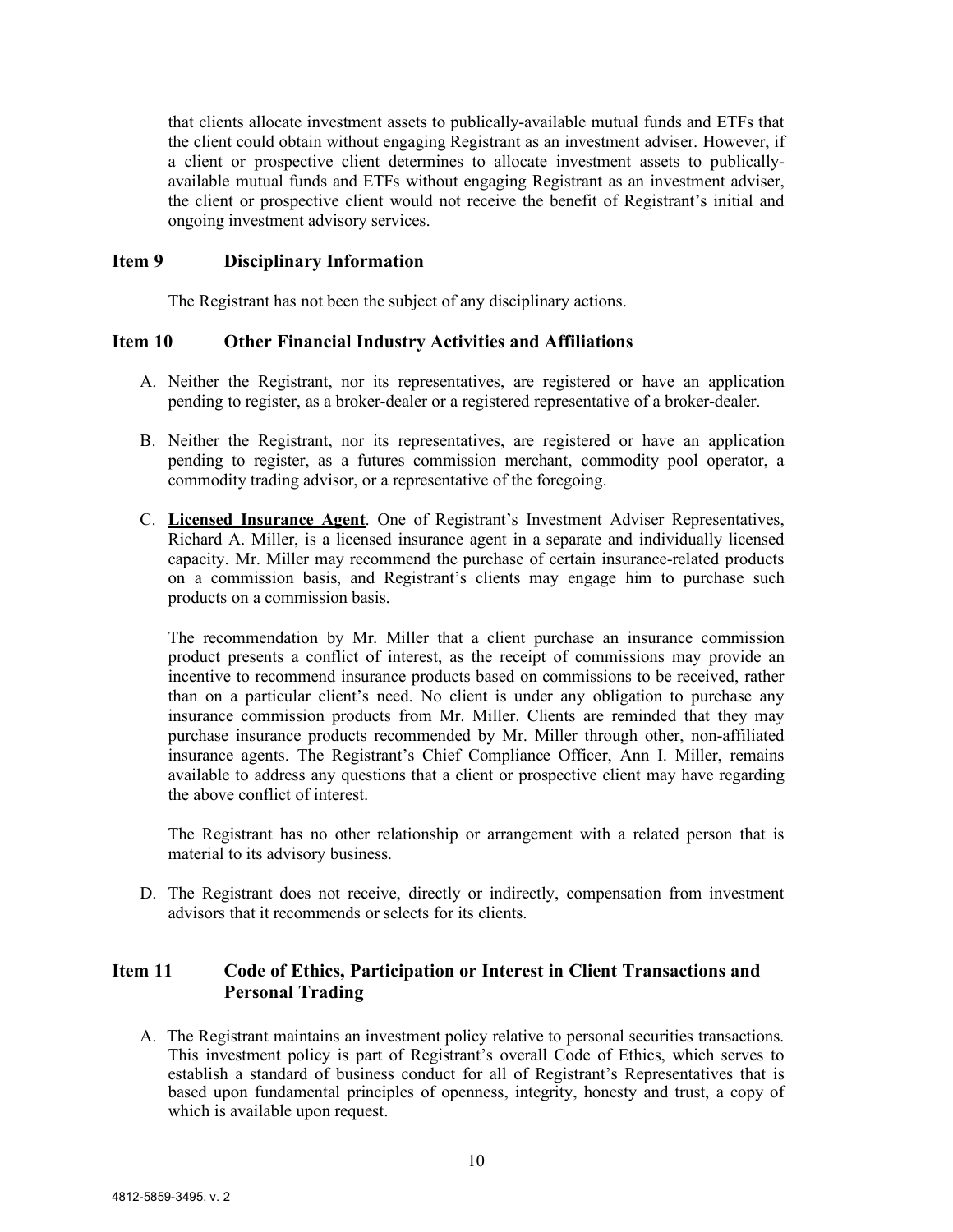In accordance with Section 204A of the Investment Advisers Act of 1940, the Registrant also maintains and enforces written policies reasonably designed to prevent the misuse of material non-public information by the Registrant or any person associated with the Registrant.

- B. Neither the Registrant nor any related person of Registrant recommends, buys, or sells for client accounts, securities in which the Registrant or any related person of Registrant has a material financial interest.
- C. The Registrant and/or representatives of the Registrant may buy or sell securities that are also recommended to clients. This practice may create a situation where the Registrant and/or representatives of the Registrant are in a position to materially benefit from the sale or purchase of those securities. Therefore, this situation creates a potential conflict of interest. Practices such as "scalping" (i.e., a practice whereby the owner of shares of a security recommends that security for investment and then immediately sells it at a profit upon the rise in the market price which follows the recommendation) could take place if the Registrant did not have adequate policies in place to detect such activities. In addition, this requirement can help detect insider trading, "front-running" (i.e., personal trades executed prior to those of the Registrant's clients) and other potentially abusive practices.

The Registrant has a personal securities transaction policy in place to monitor the personal securities transactions and securities holdings of each of the Registrant's "Access Persons". The Registrant's securities transaction policy requires that an Access Person of the Registrant must provide the Chief Compliance Officer or a designee with a written report of their current securities holdings within ten (10) days after becoming an Access Person. Additionally, each Access Person must provide the Chief Compliance Officer or a designee with a written report of the Access Person's current securities holdings at least once each twelve (12) month period thereafter on a date the Registrant selects.

D. The Registrant and/or representatives of the Registrant may buy or sell securities, at or around the same time as those securities are recommended to clients. This practice creates a situation where the Registrant and/or representatives of the Registrant are in a position to materially benefit from the sale or purchase of those securities. Therefore, this situation creates a potential conflict of interest. As indicated above in Item 11 C, the Registrant has a personal securities transaction policy in place to monitor the personal securities transaction and securities holdings of each of Registrant's Access Persons.

#### **Item 12 Brokerage Practices**

<span id="page-10-0"></span>A. In the event that the client requests that the Registrant recommend a brokerdealer/custodian for execution and/or custodial services (exclusive of those clients that may direct the Registrant to use a specific broker-dealer/custodian), Registrant generally recommends that investment management accounts be maintained at Schwab. Prior to engaging Registrant to provide investment management services, the client will be required to enter into a formal Investment Advisory Agreement with Registrant setting forth the terms and conditions under which Registrant shall manage the client's assets, and a separate custodial/clearing agreement with each designated brokerdealer/custodian.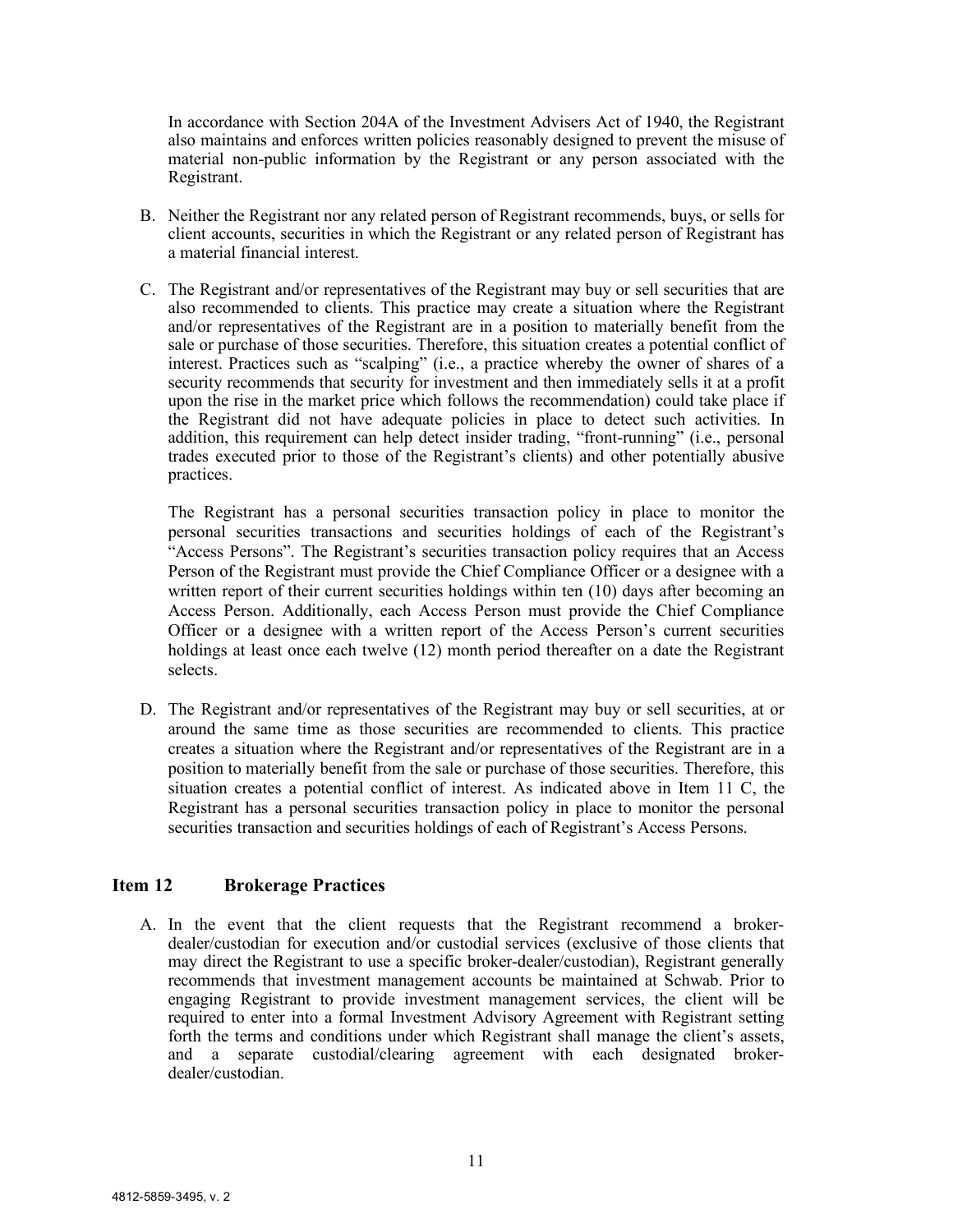Factors that the Registrant considers in recommending Schwab (or any other brokerdealer/custodian to clients) include historical relationship with the Registrant, financial strength, reputation, execution capabilities, pricing, research, and service. Although the commissions and/or transaction fees paid by Registrant's clients shall comply with the Registrant's duty to seek best execution, a client may pay a commission that is higher than another qualified broker-dealer might charge to effect the same transaction where the Registrant determines, in good faith, that the commission/transaction fee is reasonable. In seeking best execution, the determinative factor is not the lowest possible cost, but whether the transaction represents the best qualitative execution, taking into consideration the full range of a broker-dealer's services, including the value of research provided, execution capability, commission rates, and responsiveness. Accordingly, although Registrant will seek competitive rates, it may not necessarily obtain the lowest possible commission rates for client account transactions. The brokerage commissions or transaction fees charged by the designated broker-dealer/custodian are exclusive of, and in addition to, Registrant's investment advisory fee. The Registrant's best execution responsibility is qualified if securities that it purchases for client accounts are mutual funds that trade at net asset value as determined at the daily market close.

#### 1. Research and Additional Benefits

Although not a material consideration when determining whether to recommend that a client utilize the services of a particular broker-dealer/custodian, Registrant can receive from Schwab (or another broker-dealer/custodian, independent investment manager, investment platform, vendor and/or mutual fund sponsor) without cost (and/or at a discount) support services and/or products, certain of which assist the Registrant to better monitor and service client accounts maintained at such institutions. The support services that Registrant can obtain may include investmentrelated research, pricing information and market data, software and other technology that provide access to client account data, compliance and/or practice managementrelated publications, discounted or free consulting services, discounted and/or free attendance at conferences, meetings, and other educational and/or social events, marketing support, computer hardware and/or software and/or other products used by Registrant in furtherance of its investment advisory business operations.

As indicated above, certain of the support services and/or products that may be received may assist the Registrant in managing and administering client accounts. Others do not directly provide such assistance, but rather assist the Registrant to manage and further develop its business enterprise. Registrant's clients do not pay more for investment transactions effected and/or assets maintained at Schwab as a result of this arrangement. There is no corresponding commitment made by the Registrant to Schwab or any other entity to invest any specific amount or percentage of client assets in any specific mutual funds, securities or other investment products as a result of the above arrangement.

#### **The Registrant's Chief Compliance Officer, Ann I. Miller, remains available to address any questions that a client or prospective client may have regarding the above arrangement.**

- 2. The Registrant does not receive referrals from broker-dealers.
- 3. The Registrant does not generally accept directed brokerage arrangements (when a client requires that account transactions be effected through a specific broker-dealer).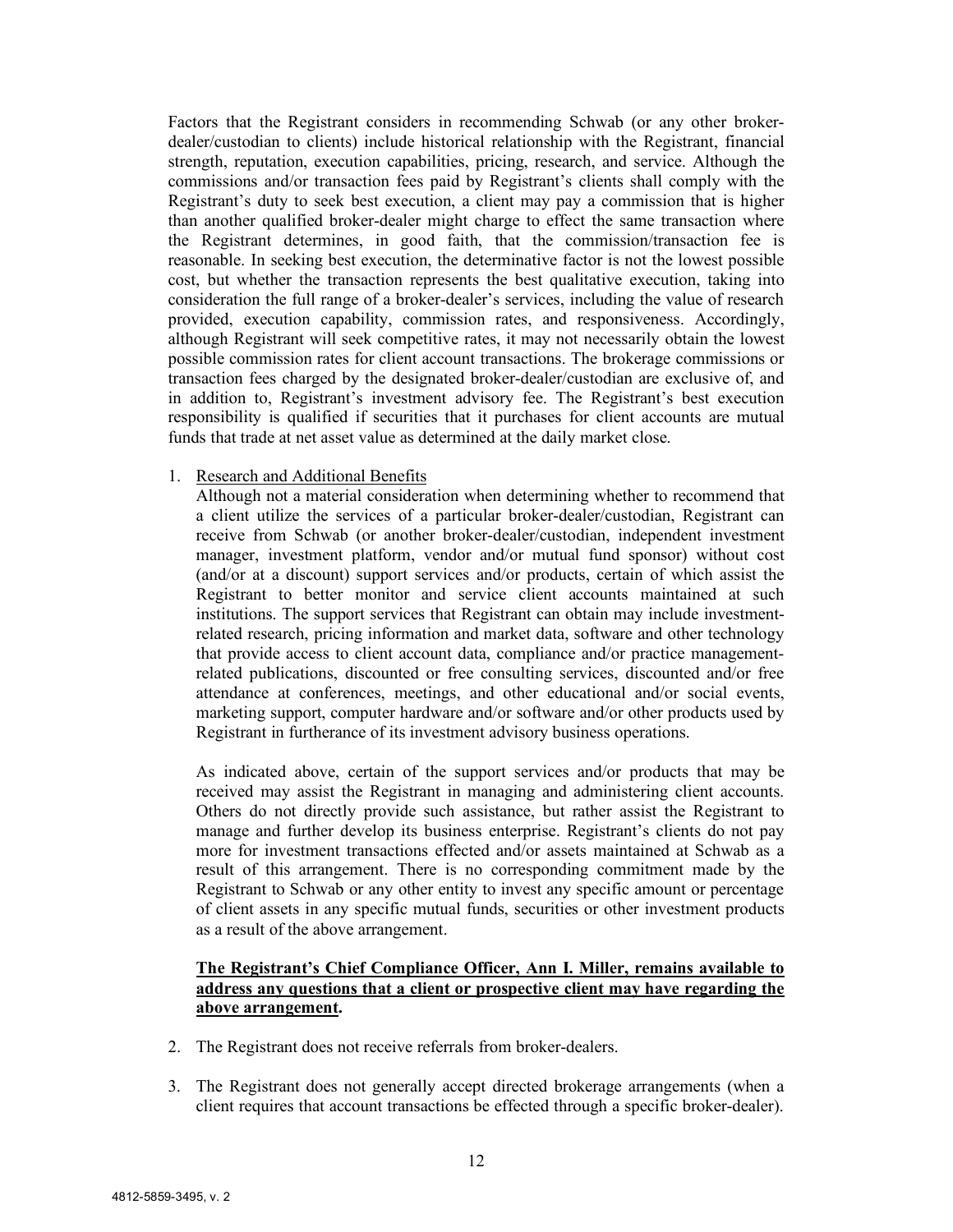In such client directed arrangements, the client will negotiate terms and arrangements for their account with that broker-dealer, and Registrant will not seek better execution services or prices from other broker-dealers or be able to "batch" the client's transactions for execution through other broker-dealers with orders for other accounts managed by Registrant. As a result, clients may pay higher commissions or other transaction costs or greater spreads, or receive less favorable net prices, on transactions for the account than would otherwise be the case.

In the event that the client directs Registrant to effect securities transactions for the client's accounts through a specific broker-dealer, the client correspondingly acknowledges that such direction may cause the accounts to incur higher commissions or transaction costs than the accounts would otherwise incur had the client determined to effect account transactions through alternative clearing arrangements that may be available through Registrant. Higher transaction costs adversely impact account performance. Transactions for directed accounts will generally be executed following the execution of portfolio transactions for nondirected accounts.

#### **The Registrant's Chief Compliance Officer, Ann I. Miller, remains available to address any questions that a client or prospective client may have regarding the above arrangement**.

B. To the extent that the Registrant provides investment management services to its clients, the transactions for each client account generally will be effected independently, unless the Registrant decides to purchase or sell the same securities for several clients at approximately the same time. The Registrant may (but is not obligated to) combine or "bunch" such orders to obtain best execution, to negotiate more favorable commission rates or to allocate equitably among the Registrant's clients differences in prices and commissions or other transaction costs that might have been obtained had such orders been placed independently. Under this procedure, transactions will be averaged as to price and will be allocated among clients in proportion to the purchase and sale orders placed for each client account on any given day. The Registrant shall not receive any additional compensation or remuneration as a result of such aggregation.

#### <span id="page-12-0"></span>**Item 13 Review of Accounts**

- A. For those clients to whom Registrant provides investment supervisory services, account reviews are conducted on an ongoing basis by the Registrant's Principals and/or representatives. All investment supervisory clients are advised that it remains their responsibility to advise the Registrant of any changes in their investment objectives and/or financial situation. All clients (in person or via telephone) are encouraged to review financial planning issues (to the extent applicable), investment objectives and account performance with the Registrant on an annual basis.
- B. The Registrant may conduct account reviews on an other than periodic basis upon the occurrence of a triggering event, such as a change in client investment objectives and/or financial situation, market corrections and client request.
- C. Clients are provided, at least quarterly, with written transaction confirmation notices and regular written summary account statements directly from the broker-dealer/custodian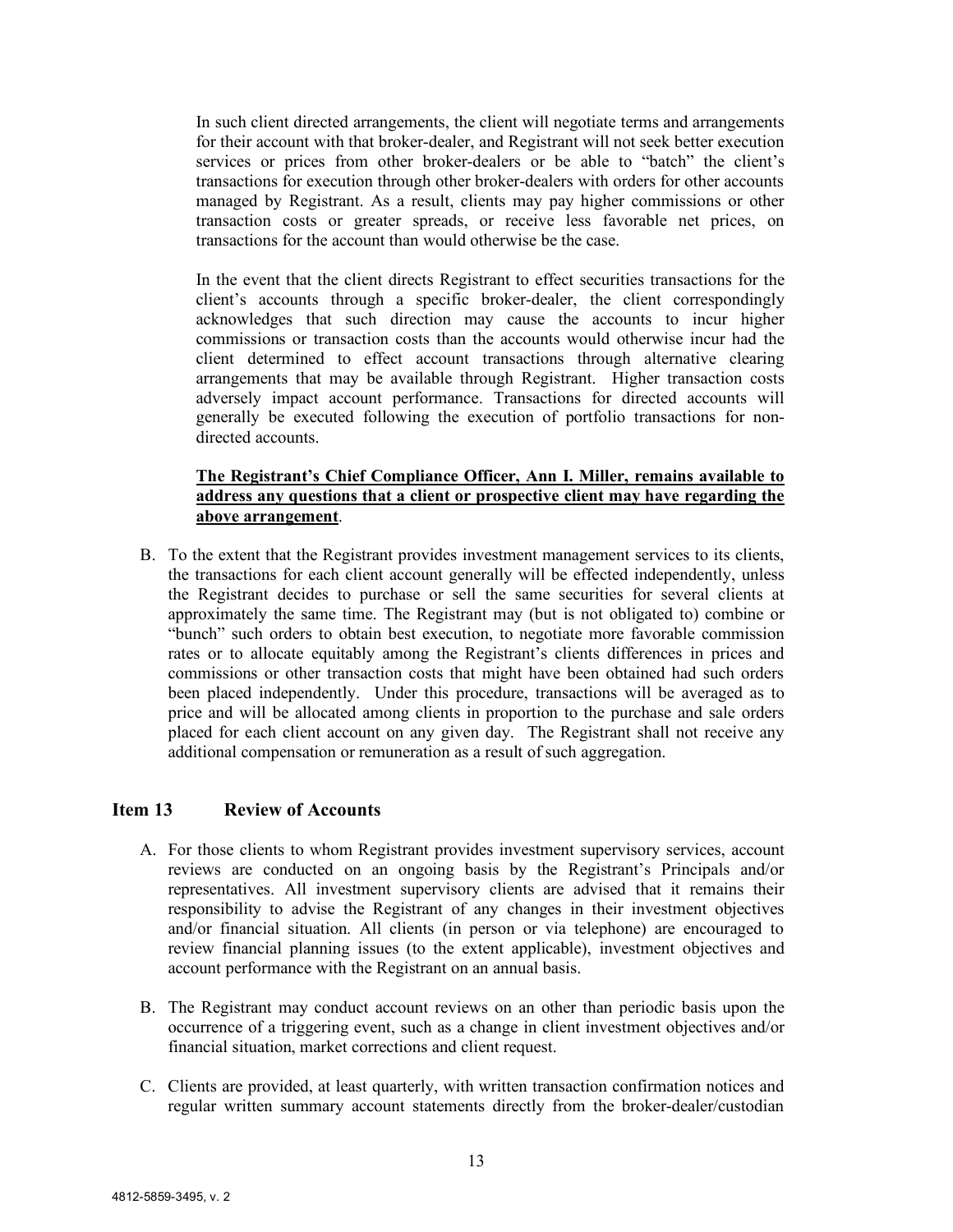and/or program sponsor for the client accounts. The Registrant may also provide a written periodic report summarizing account activity and performance.

#### <span id="page-13-0"></span>**Item 14 Client Referrals and Other Compensation**

- A. As referenced in Item 12.A.1 above, the Registrant receives economic benefits from Schwab.
- B. The Registrant does not compensate, directly or indirectly, any person, other than its representatives, for client referrals.

#### **Item 15 Custody**

<span id="page-13-1"></span>The Registrant shall have the ability to have its advisory fee for each client debited by the custodian on a quarterly basis. Clients are provided, at least quarterly, with written transaction confirmation notices and regular written summary account statements directly from the broker-dealer/custodian and/or program sponsor for the client accounts. The Registrant may also provide a written periodic report summarizing account activity and performance.

To the extent that the Registrant provides clients with periodic account statements or reports, the client is urged to compare any statement or report provided by the Registrant with the account statements received from the account custodian. The account custodian does not verify the accuracy of the Registrant's advisory fee calculation.

#### <span id="page-13-2"></span>**Item 16 Investment Discretion**

The client can determine to engage the Registrant to provide investment advisory services on a discretionary basis. Prior to the Registrant assuming discretionary authority over a client's account, the client shall be required to execute an Investment Advisory Agreement, naming the Registrant as the client's attorney and agent in fact, granting the Registrant full authority to buy, sell, or otherwise effect investment transactions involving the assets in the client's name held in the discretionary account.

Clients who engage the Registrant on a discretionary basis may, at any time, impose restrictions, **in writing**, on the Registrant's discretionary authority (i.e. limit the types/amounts of particular securities purchased for their account, exclude the ability to purchase securities with an inverse relationship to the market, limit or proscribe the Registrant's use of margin, etc.).

#### <span id="page-13-3"></span>**Item 17 Voting Client Securities**

A. Unless the client directs otherwise, in writing, the Registrant is responsible for voting client proxies. However, the client shall maintain exclusive responsibility for all legal proceedings or other type events pertaining to the account assets**,** including, but not limited to, class action lawsuits. The Registrant shall vote proxies in accordance with its Proxy Voting Policy, a copy of which is available upon request. The Registrant shall